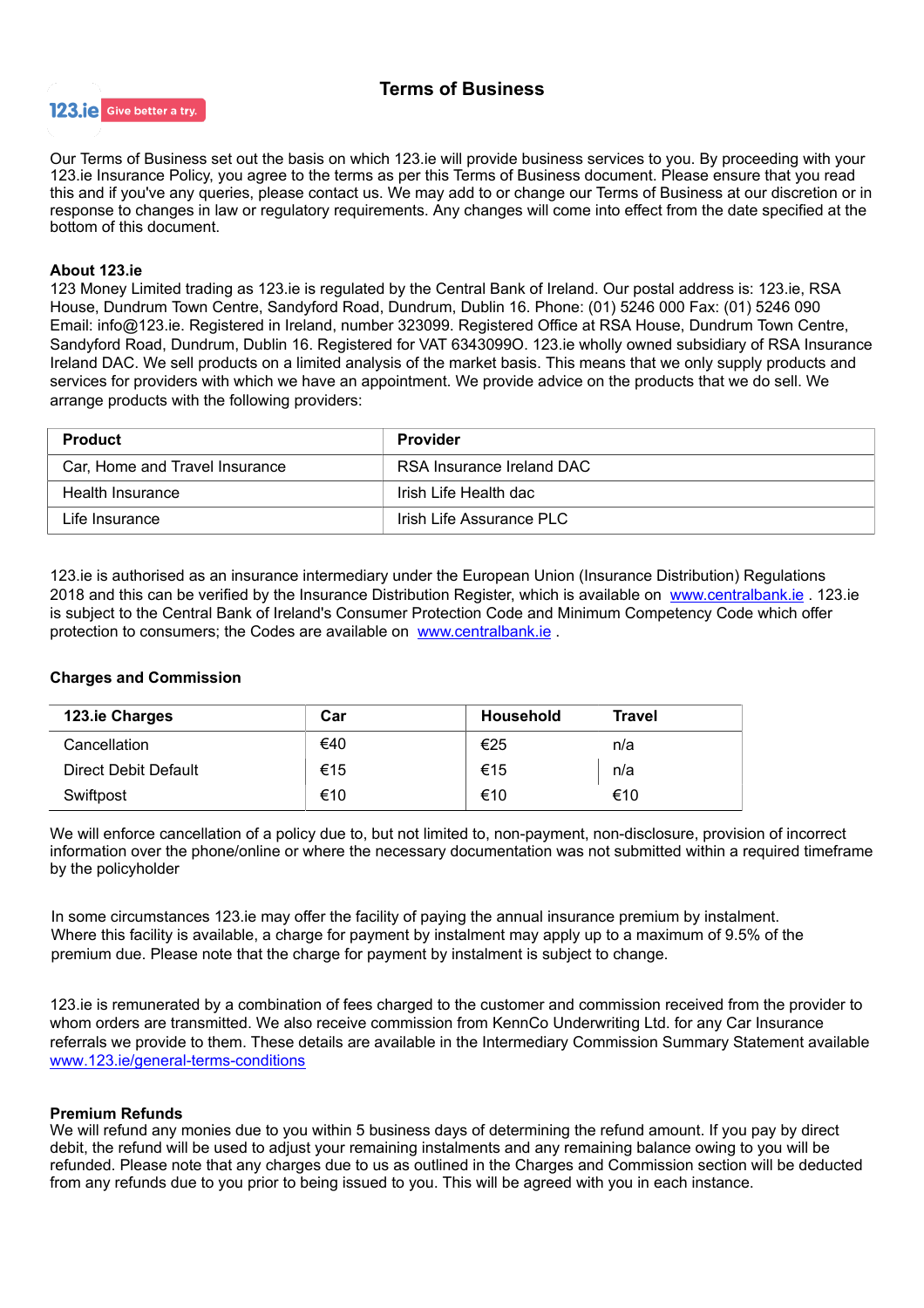## **Default and Due Payments**

Cover may be withdrawn on default of any payments due under any policy you hold with us. Further details will be included in your policy terms and conditions. We will take such steps as may be necessary to recover any monies due to us including the instigation of legal proceedings, the appointment of a receiver and all other rights available to us.

## Cooling-Off Period

You have the right to withdraw from your policy, within a specified period, without penalty. For Car, Household, Health and Travel Insurance, this period is 14 days from the inception date of your policy or the date you receive your policy documents, whichever is later. For Life Insurance, this period is 30 days from the date we send you your policy documents. To withdraw from a policy within the cooling off period, you need to first contact us and for Car Insurance, you must return (if received) your Certificate of Insurance and Insurance Disc. Should you exercise your right to withdraw, it will mean no policy was ever put in place and provided that you have not made a claim, we will refund you any premium paid in full.

## **Cancellation**

Either party may, at any time, cancel the policy. If you wish to cancel your policy, you must let us know immediately. For Car, you must return your Certificate of Insurance and Insurance Disc before your policy can be cancelled. We may cancel your policy. If this happens, we will issue prior written notification of this to you. For Car, this written notification will be sent to you by email or post 10 days before the cancellation date, for Household, it will be sent to you by email or post 7 days before the cancellation date and for Travel Insurance, it will be sent to you by post 30 days before the cancellation. For Health Insurance, please note you may be charged the full amount of the Government Levy that the Provider becomes liable for in respect of your policy.

## **Complaints**

A complaint can be submitted verbally or in writing to 123.ie. We will acknowledge in writing each complaint within 5 business days unless it has been resolved to your satisfaction. The acknowledgement will indicate the name and contact details of the person dealing with the complaint. The complaint will be fully investigated and we will provide the complainant with a regular written update on the progress of the investigation at intervals of not greater than 20 business days. A full response will be provided within 5 business days of completing the investigation. If we do not resolve the complaint within 40 business days we will inform the complainant of the anticipated timeframe within which we hope to resolve the complaint. If the complainant is dissatisfied with the handling or the outcome of the complaint, the complainant may contact the Financial Services and Pensions Ombudsman, Lincoln House, Lincoln Place, Dublin 2 or phone 01 567 7000, Email: info@fspo.ie – www.fspo.ie

## Investor Compensation Scheme

We are a member of the Investor Compensation Scheme established under the Investment Compensation Act of 1998. which provides for the establishment of compensation in certain circumstances, to certain clients, where money or investment instruments owed or belonging to clients and held, or in the case of investments, administered or managed by us, cannot be returned to those clients for the time being and there is no reasonable foreseeable opportunity to do so. Where an entitlement to compensation is established, the compensation payable will be the lesser of 90% of the amount of the client's loss as recognised for the purposes of the Investor Compensation Act, 1998 or compensation of up to €20,000.

## Conflict of Interest

It is our policy to avoid any conflict of interest when providing business services to our clients. However where an unavoidable conflict may arise, we will advise you of this in writing as soon as possible.

## Governing Law

The laws of Ireland apply to all 123.ie products and services and the Irish Courts have jurisdiction to hear any disputes that may arise.

## Language

All communications in respect of all products will be in English.